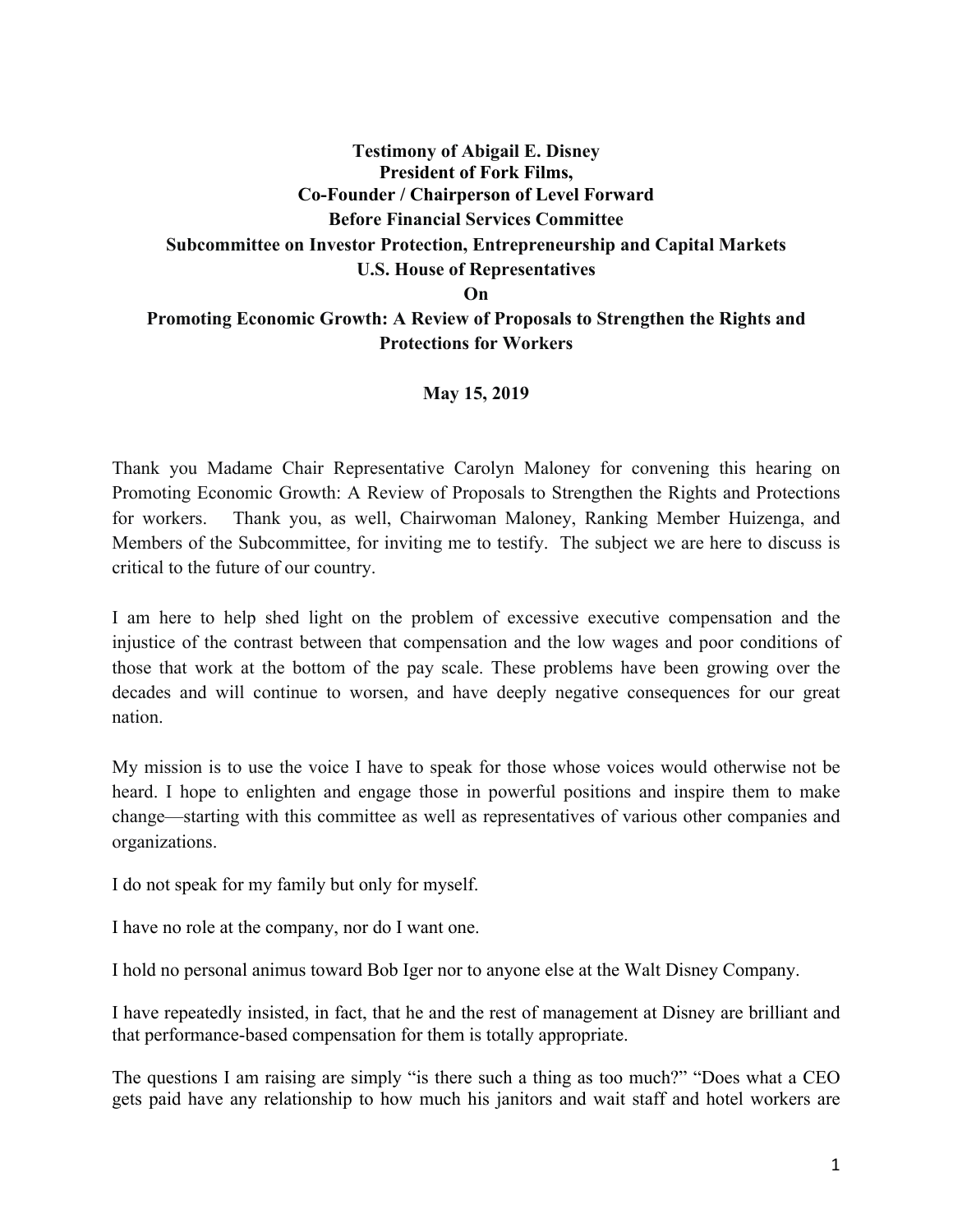paid?" And, "Do the people who spend a lifetime at the lowest end of the wage spectrum deserve what they get, or does every person who works full-time deserve a living wage?"

I know a little something about the dynamics of money. It is a lot like the dynamics of addiction.

Alcohol, like money, can be a harsh and demanding task master; once one glass of wine becomes normal, it demands a second, and then a third. Returns diminish, and more is always, eternally required. That is why billionaires leave terrible tips, heirs rankle at the idea of estate taxes, and wealthy old men go to their graves grasping for yet more. (Does the name "Rosebud" ring a bell?)

I believe that there is such a thing as too much money. And, to be yet more heretical, I believe it is possible to say no to more.

As an heiress with a famous last name I've been granted a free pass into the places where wealth is unapologetically flaunted. I've watched as, over the last few decades, the wealthy have steadily self-segregated into ever more restrictive and lavish spaces. In those spaces, even as they discuss the scourge of poverty, they guarantee that they will never have to look a gross inequity in the eye. In so shielding themselves, they have lost the ability to tolerate discomfort, and so work ever harder to keep their delicate sensibilities out of harm's way.

I've seen what excess looks like in the form of the private planes parked chock a block at posh conferences about global warming, where no one so much as nods at the grotesque irony of such a thing.

I've lain in the unnecessary queen size bed of a 737 big enough to carry hundreds but designed to accommodate no more than a dozen.

I have seen it in 85 million-dollar mansions dotting the Hamptons—empty— I have watched children decked out in designer outfits expensive enough to fund a whole family's healthcare for a year and I've been a guest in homes with toilets that clean your backside on your behalf. (Yes, there is such a thing, and yes, it's really gross.)

It is time to pull back the curtain on this garish life and ask ourselves how high a handful should soar as the rest of us watch the American Dream collapse for a large majority of working people?

This is not just a question of what is moral or what is right. There's an important economic case to be made for addressing inequality across the spectrum. In tolerating such extreme unfairness, we have begun to cannibalize the very people that make this economy thrive. After all, no middle class, no Disney.

And yes, low unemployment is great, unless the only jobs available are low-paying jobs with no benefits, no hope of retirement, no respect.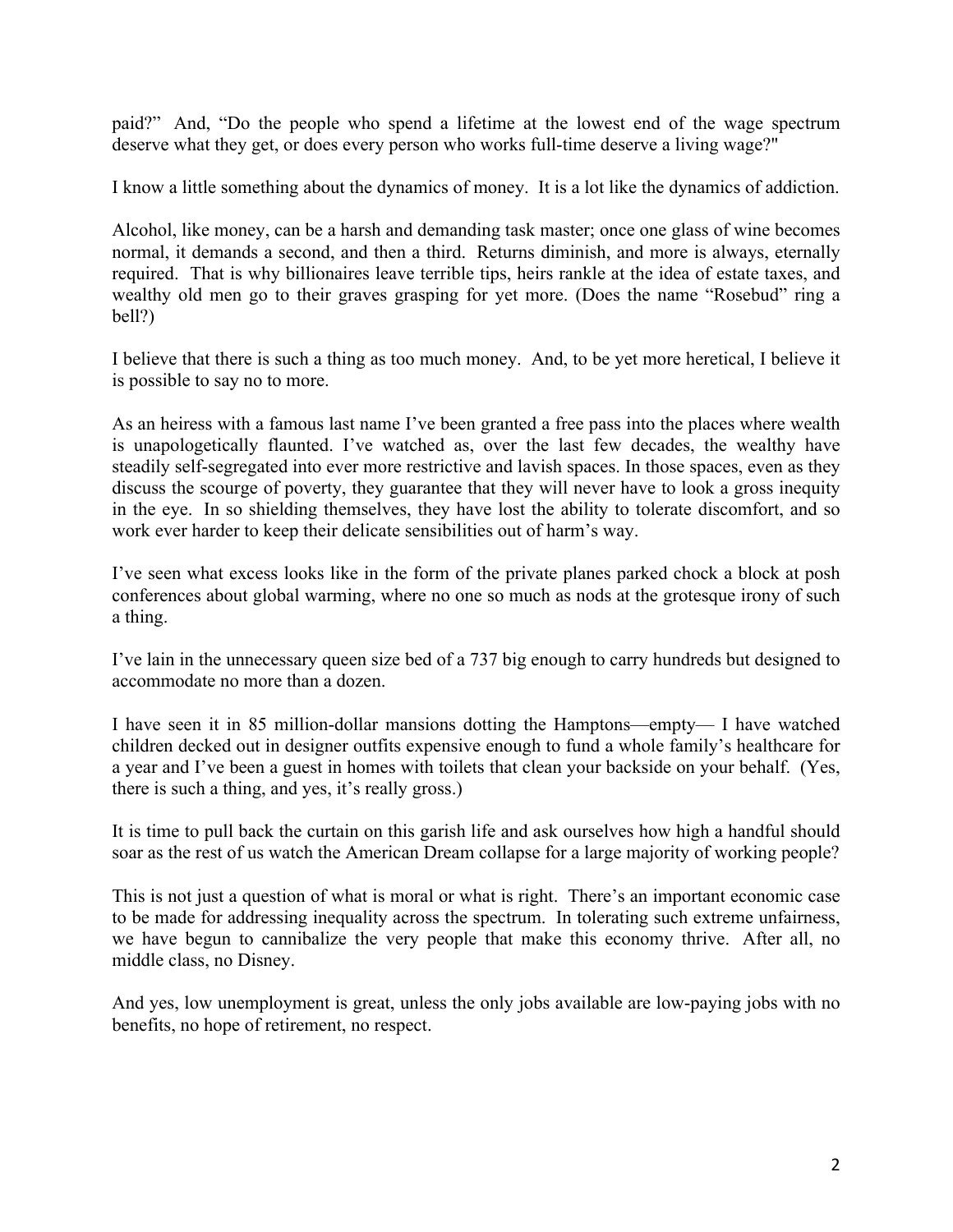Offering education to employees is also great but sidesteps the issue at hand. You do not pay a worker for what they might or might not eventually do tomorrow. You pay them for the work they've done today. And you pay them fairly for it.

Calling this a "starter job" reveals a presumption of privilege that bears no relationship to the reality of most college graduates who do not have well-resourced parents with money to supplement their income, and who do not have the luxury of taking a job that will offer a wage dwarfed by the enormous debt they've incurred getting the education most of their parents got either almost or totally free of charge.

Philanthropy is often offered as the answer to the problem of inequality. While wonderful, philanthropy is not the answer because these problems are not a question of personal choices or individual behaviors. They are the consequences of structures that create and then enforce a deeply unfair and inequitable society.

Philanthropy offers a man a fish, even teaches a man to fish, but persistently fails to ask why the lake is running out of water, or why the man does not know how to do what his ancestors knew perfectly well how to do and did every day.

Philanthropy supports art and education and many indispensable cultural institutions, and we should all be grateful to the donors who take this job on. I do not question the generosity it entails.

Philanthropy that helps the poor is in many ways an even more admirable form of the art, because it offers benefits that the donor cannot possibly enjoy him or herself.

But in attempting to address the consequences of deeply unfair economic structures—the very structures, in fact, that make philanthropy possible—even the most generous charitable giving uses the master's tools that can never dismantle the master's house, to borrow a metaphor from Audre Lorde.

Even if philanthropy could face its fear of asking where all the money is coming from, it still cannot work at large enough of a scale or in enough unison to address the problems I am talking about. Even the largest philanthropy is dwarfed by government programs like Head Start, Food Stamps, Social Security and Medicare, each of which has proven effective and has already lifted many millions out of poverty.

At Disneyland in Anaheim, workers had to fight for years to get their minimum wage raised to \$15/hour, all while the cost of living in Anaheim continued to rise. Studies show that today a living wage in Anaheim is closer to \$24/hour. Studies show, in fact, that \$15/hour is not a livable wage in most places in the US.

All this for the very people my parents and grandparents taught me to revere and treat with the utmost respect. The world of low wages and wondering where your next meal might be coming from is, after all, where my own grandparents got their start. I vividly remember my grandmother telling me about the many mornings she left for school in Kansas wondering how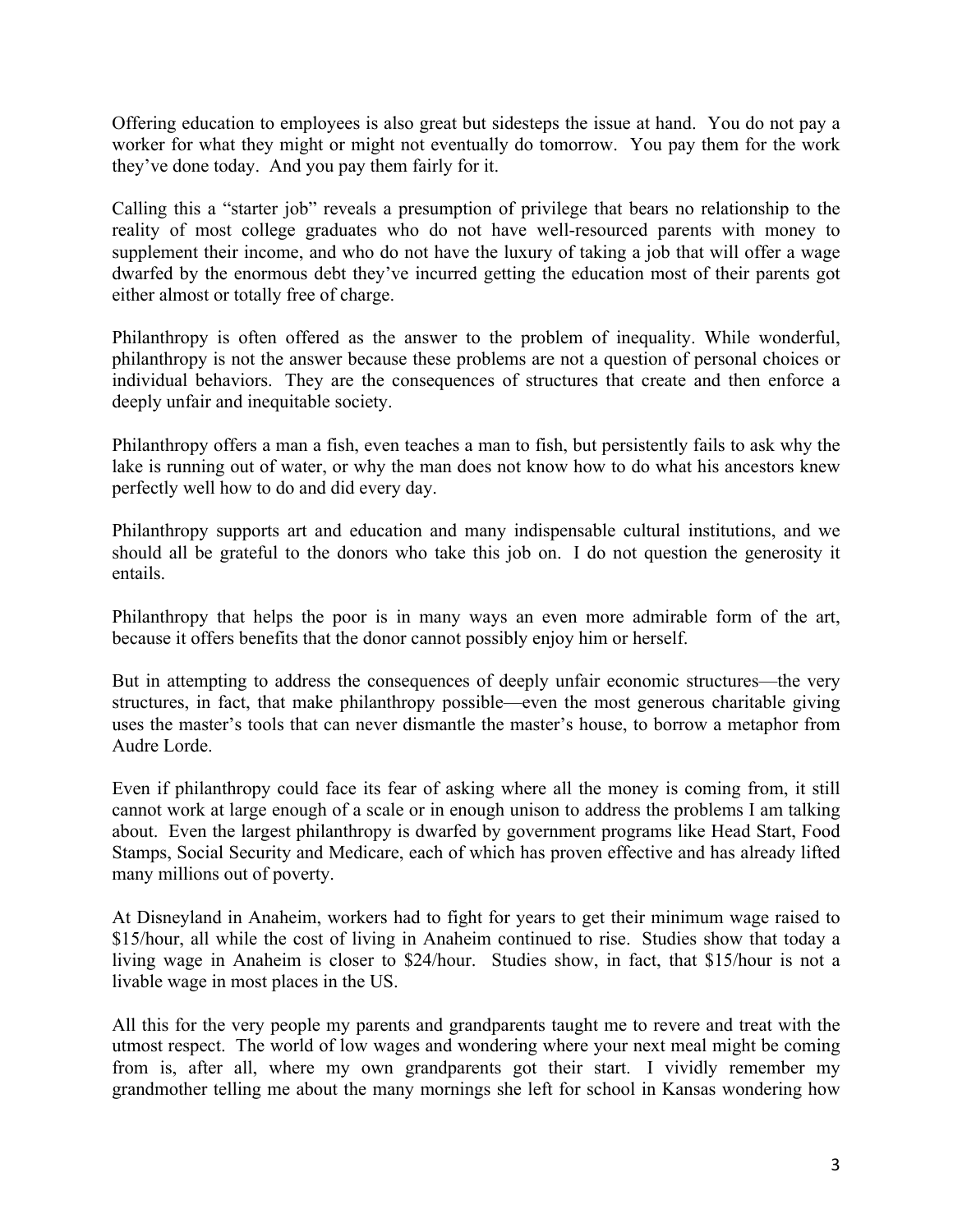she would be able to feed her siblings when she got home. She left high school at 16 to support her family and worked damn hard to do that.

I can say with total certainty these are not the values my family taught me.

I have spoken up because I am uniquely placed. As an heir to Disney's legacy and yes, no small share of its money, I feel a special responsibility to speak. As my life has brought me into relationship with many friends and colleagues who have been as unlucky at birth as I've been lucky, the contrast between their lives and my own is hard for me to bear.

I am also uniquely placed because I am not just any heir, and because Disney is not just any company. Disney is not US Steel. Nor is it Procter and Gamble, or Apple, or Chevrolet or any other iconic American brand. The Disney brand is an emotional one, a moral one, I would even say it is a brand that suggests love.

I have spoken up as a Disney about the Walt Disney Company not to pick a fight, but to put those moral undertones and all that love to constructive use. Because this is a moral issue. And it is so much bigger than just Disney. For too long the business community has brushed aside moral considerations as beneath them—naive, childlike, irrelevant. For too long it has been anathema in the business world to be tagged with the label of "do-gooder."

And when I call out the problem presented by any man, however brilliant, walking away with 65 million dollars after only grudgingly offering his own employees a wage that cannot support a single person much less a family, I know it will get a lot of attention, and hopefully jar a lot of sleepwalkers into consciousness.

I spoke out about Disney in spite of the fact that I am well aware that Bob Iger is by far not the worst offender as far as excessive compensation goes, but because I want to bring attention to the issue of inequality more broadly and to shine a light on all that we have gradually allowed ourselves to become accustomed to in the name of this fundamentalist version of capitalism we currently practice.

It wasn't always this way. It was made this way by people and therefore by people it can be changed.

This is, oddly enough, not an issue that divides red from blue. Not, at least, at the highest levels. Many an executive who calls himself liberal or donates to candidates whose rhetoric would seem to indicate a care for the poor, fails to bat an eye when offered his or her princely compensation.

Many of these men and women are perfectly nice people. But the hypocrisy has been so normalized I don't think most of them even see it.

Disney itself is uniquely placed to lead us out of this quagmire if its management so choose. Disney led when it offered benefits to same sex partners. It led when it began to foreground environmental concerns in all of its divisions. It led when it began consciously to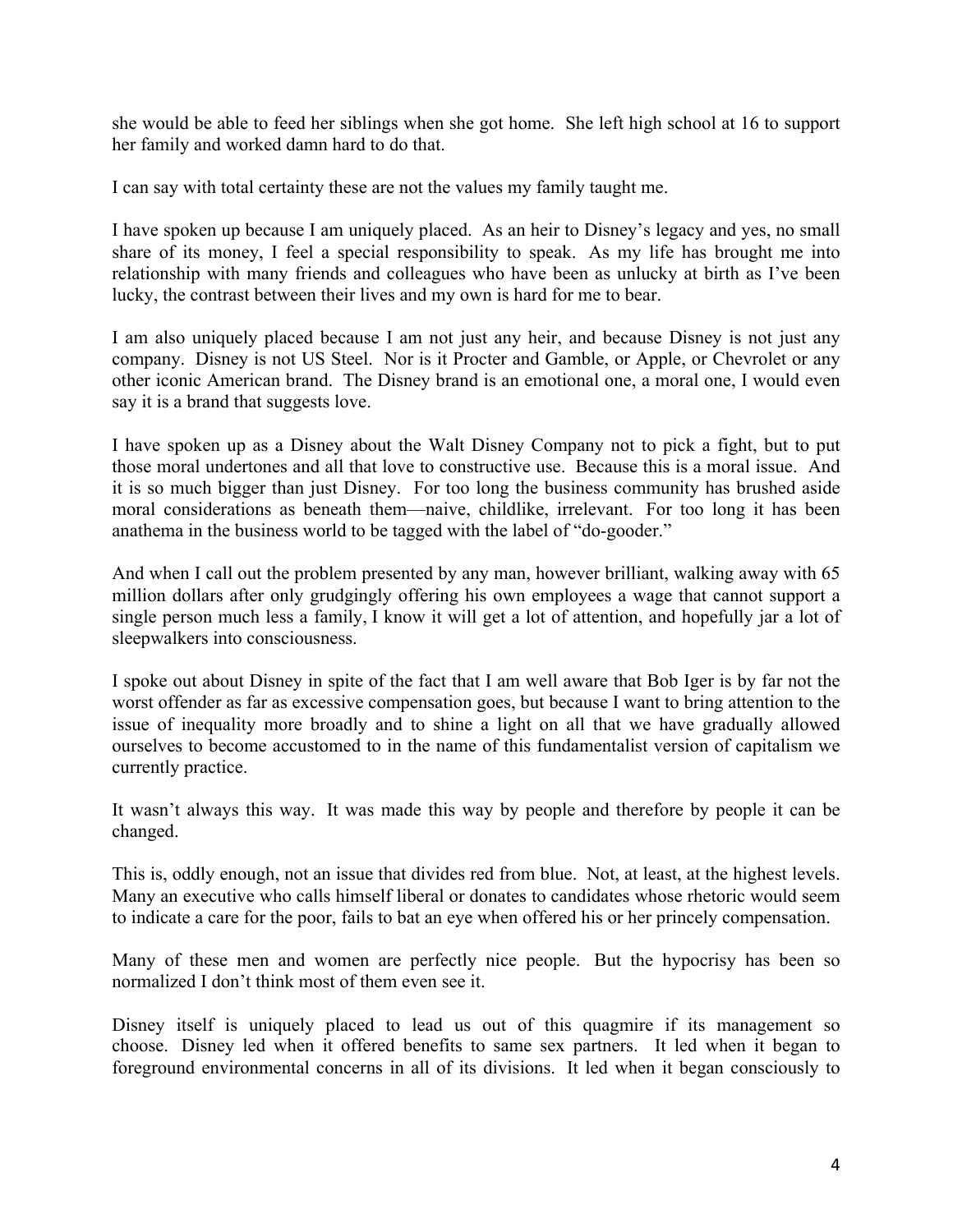focus on the hiring and promotion of women, of people of color and other groups. On this issue, Disney could lead once more.

Disney, after its merger with Fox, will be the largest media entity the world has ever known.

All the company lacks to lead, ironically enough, is the imagination to do so.

I want to make it clear that I have raised all of these issues with Bob Iger in the past, quietly and politely and behind the scenes with decorum and deference. I was quickly and condescendingly brushed aside. A public position is the only choice I have left to try to influence this.

What could Disney do? It could raise the salary of its lowest paid workers to a living wage. There are plenty of economists who would be only too happy to help them figure out what that living wage is.

And when you cry out that they can't make a profit while paying a living wage, keep in mind that right now the company has never been more profitable, and is paying record compensation out to management. I hope you'll forgive me if that claim gets a cynical groan from me. This is merely a question of priorities.

Here are some more thoughts on what it is well within Disney's power to do. Many of these are ideas given to me by people who work low wage jobs at Disneyland when I spoke to them last year.

Disney could take half of this year's enormous executive bonuses, all of which are a fraction of revenues, and place them into a dedicated trust fund which could help workers with emergency needs like insulin, housing, transportation and child care.

Disney could rehabilitate moribund housing near its parks to ensure people do not have to drive three hours every day to get to work.

Disney could restore the employee stock option program for all employees, not just management.

Disney could restore the right that workers once had to get into the park for free, since as things now stand, they cannot afford to bring their own families to the happiest place on earth.

Disney could make food available to employees. Many employees currently survive on food stamps and yet are required to throw away huge amounts of food on the job. I cannot imagine how that feels.

Disney could hold two or three seats on the board for employee representatives, to be elected by their peers. They, being well versed on what's going on the inside of the company, could probably contribute more effectively to board discussion than yet any CEO from an unrelated industry anyway.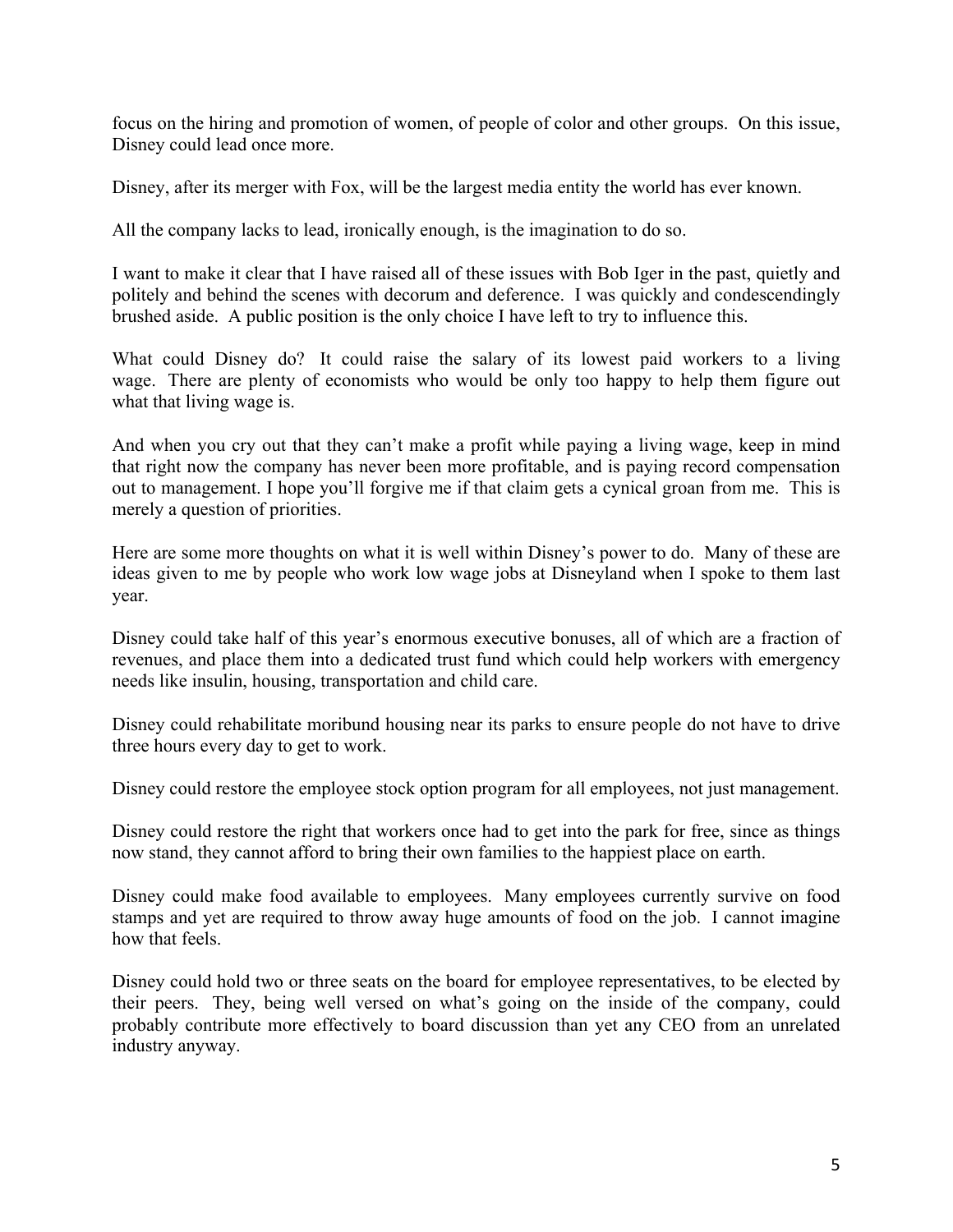Because the board is currently made up entirely of people who either are or hope one day to become CEO's, it is hard to imagine any kind of compensation getting much push back.

Disney could, in the future, pay attention to the relationship of the CEO's compensation to the wage of, not its median wage worker, but its lowest full-time worker.

This leads me to respectfully suggest that the Human Capital Disclosure Bill needs one tweak. On the whole the bill is important and worthy and should pass but here's the thing. Pegging the ratio of the CEO's compensation to that of the median worker is not a reliable metric. It does not reflect that in some sectors, like banking, median pay is much higher than in others.

That means that men like JP Morgan Chase Jamie Dimon are not getting called on the carpet for this problem even if they are just as guilty of driving their own workers' wages down while walking away, year after year, with obscene amounts of money. They might in fact be even more culpable, since they've spent years as some of the primary architects of the very financial systems that have blithely encouraged the downward pressure on not just salaries, but benefits, vacations, parental and family leave, retirement benefits and more.

And while we are on the subject of Jamie Dimon, it is useful to remember how we all recently watched him struggle to answer a simple question Representative Porter posed to him about the entry level wage at JP Morgan Chase.

His demeanor in that moment was that of a man who'd never pondered the question before, nor worked with anyone with the temerity to ask him about it. While he floundered for an adequate response that would ultimately never come, he looked like a man bent on never acknowledging one very obvious and important fact: that in a year of record profits and 8 figure compensation at the highest levels, the pay at his bank is way out of whack and further, that if someone working full time for him cannot afford even the most basic necessities without running up a crushing amount of life-destroying debt, something needs changing, and fast.

There is nothing inherently wrong with an 8-figure payoff—unless there are people at the same company rationing their insulin. Then it is simply unacceptable. And the CEO has a moral obligation to know what life is like for the low wage workers under his own roof.

Comparing a CEO's compensation with a median worker's wage renders the experience of low wage workers invisible and implies that they are irrelevant to the well-being of the very company they labor to support. It implies that the fates of the CEO and his lowest wage worker are unconnected. It is this feeling of disconnection that enables management to repeatedly ignore conditions deteriorating right under their noses.

No CEO, no matter how brilliant, is any better or more important than a janitor. No one is too good to scrub a toilet. To leave the lowest paid full-time worker out of the equation is to imply that some people should be invisible and disregarded.